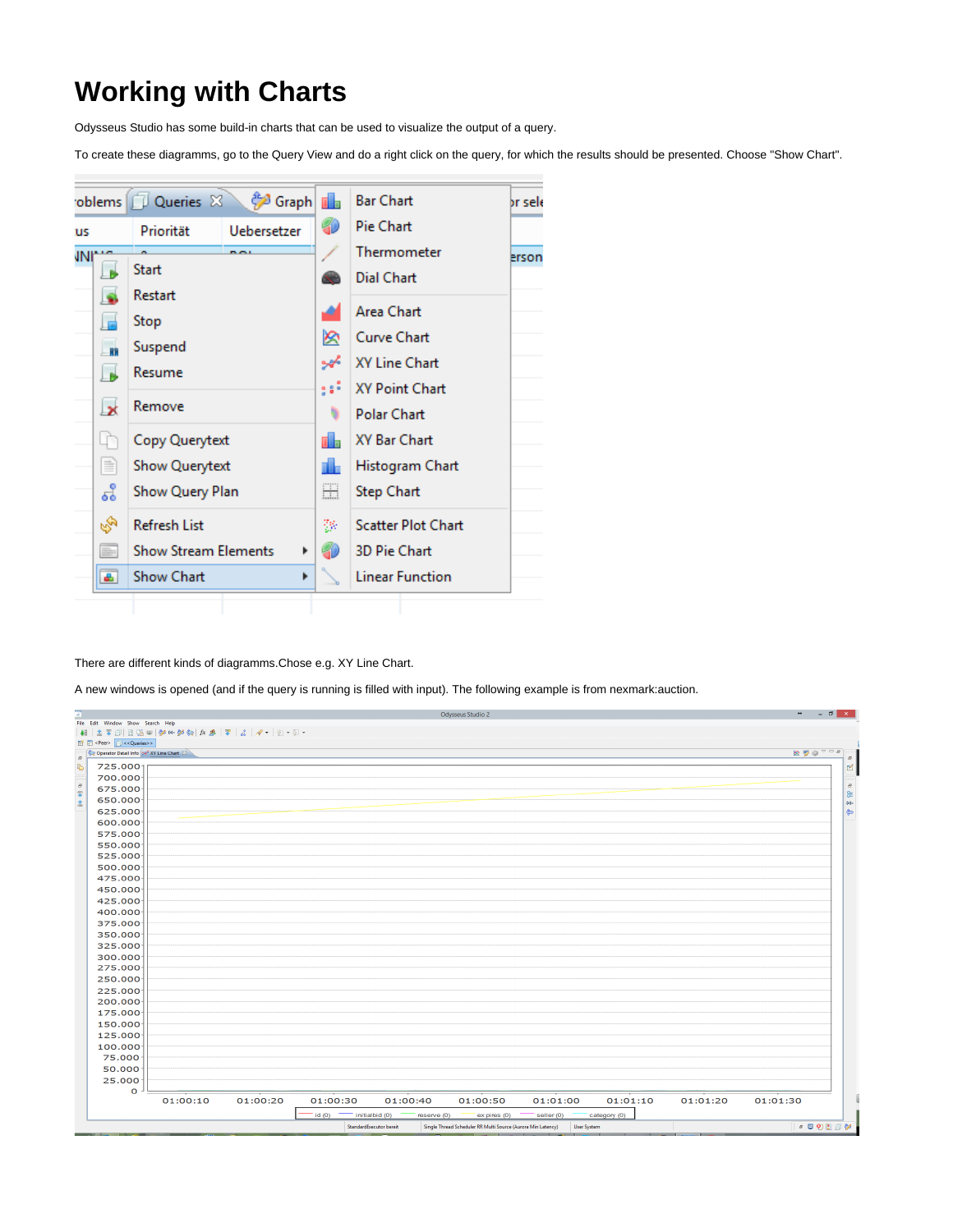As you can see, all numeric values are per default selected in the graph, which is not very helpful in this scenario.

To select a subset of attributes select the button in the upper right area of the window:

| Configure the attributes that will be shown by the chart |  |  |  |
|----------------------------------------------------------|--|--|--|
|                                                          |  |  |  |

## And the following window appears:

| 颪                                                               |                         |         | ×      |
|-----------------------------------------------------------------|-------------------------|---------|--------|
| <b>Change Attributes</b>                                        |                         |         |        |
| Changes the attributes that are shown by the chart              |                         |         |        |
| Please choose the attributes<br>Select all<br>Deselect all      |                         |         |        |
| Attribute                                                       | visible                 | groupBy |        |
| nexmark:auction.timestamp(0)                                    |                         |         |        |
| nexmark:auction.id(0)                                           | ⊽                       |         |        |
| nexmark:auction.initialbid(0)                                   | $\overline{\mathbf{v}}$ |         |        |
| nexmark:auction.reserve(0)                                      | $\overline{\mathbf{v}}$ |         |        |
| nexmark:auction.expires(0)                                      | $\overline{\mathbf{v}}$ |         |        |
| nexmark:auction.seller(0)                                       | $\overline{\mathbf{v}}$ |         |        |
| nexmark:auction.category(0)                                     | $\overline{\mathbf{v}}$ |         |        |
| de.uniol.inf.is.odysseus.core.metadata.TimeInterval.getStart(0) |                         |         |        |
| de.uniol.inf.is.odysseus.core.metadata.TimeInterval.getEnd(0)   |                         |         |        |
|                                                                 |                         |         |        |
|                                                                 |                         |         |        |
|                                                                 |                         |         |        |
|                                                                 |                         |         |        |
|                                                                 |                         |         |        |
|                                                                 |                         | OK      | Cancel |

On the left side you see all attributes that are available for selection and on the right side visible and groupBy marker. Visible means, that this attribute is show in the diagramm. So to show how the initial bids of auction behave, select button "Deselect all" and choose the attribute nexmark:auction.initialbid(0). (Ignore the (0) in this case). After pressing OK, the diagramm will be created new with only one value.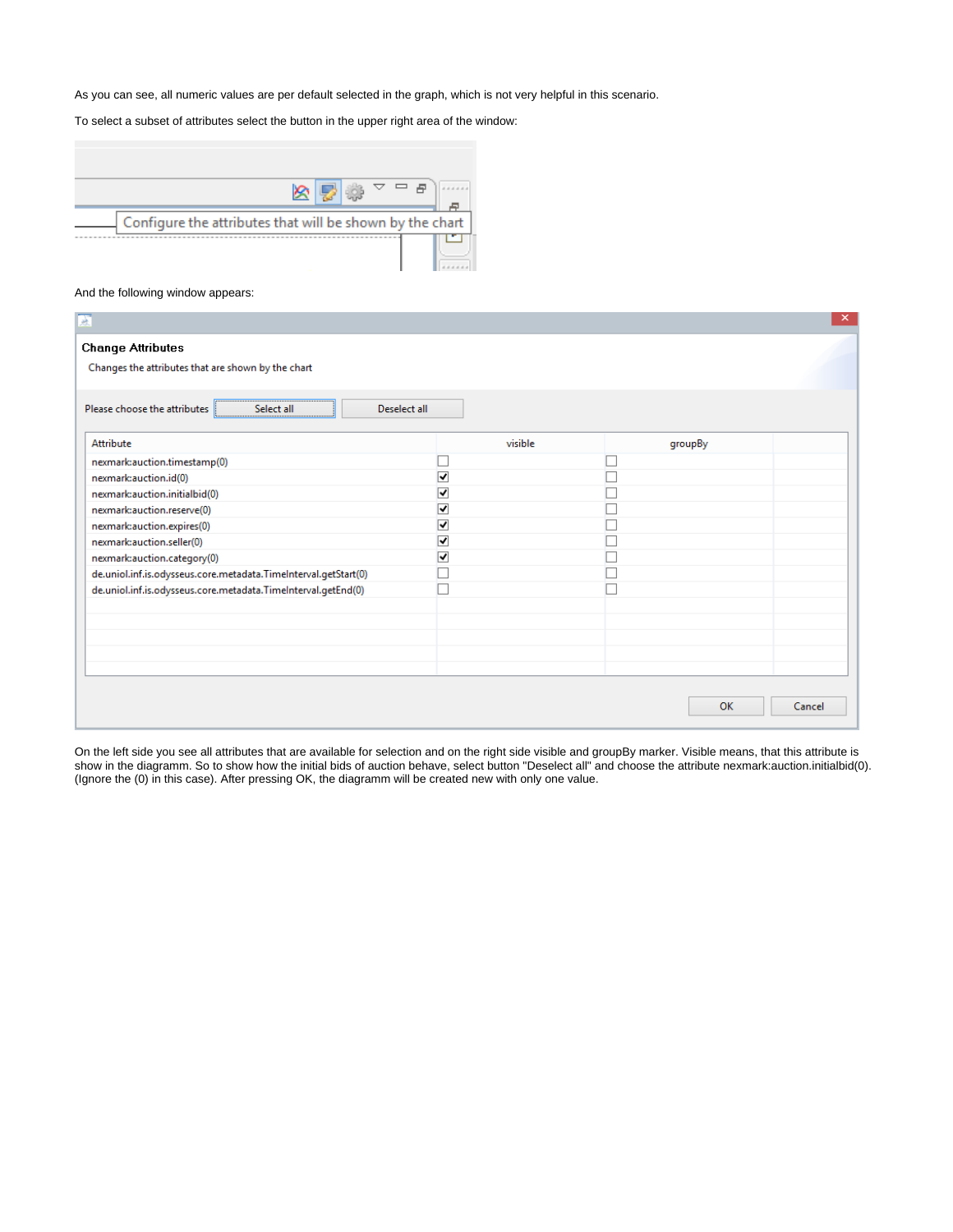

Remark: It could be necessary to adjust some things to show the chars. For this, use the button right from the attribute selection button.



Depending on the diagram you choosed, different options are available: